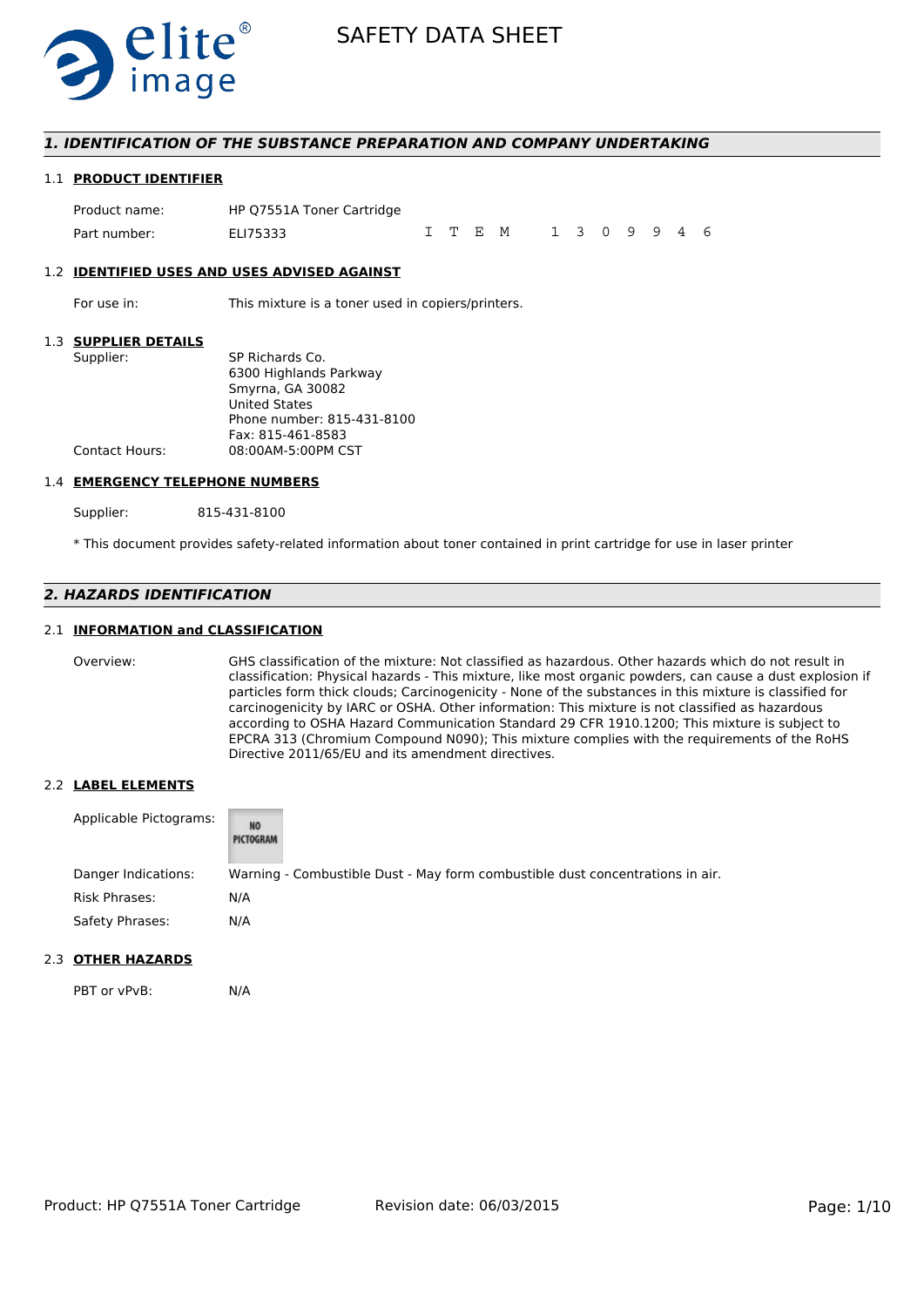

# *3. COMPOSITION / INFORMATION ON INGREDIENTS*

| Ingredients            | <b>CAS number</b>   | Weight %    | <b>OSHA</b><br><b>PEL</b> | <b>ACGIH</b><br><b>TLV</b> | Other                                          |
|------------------------|---------------------|-------------|---------------------------|----------------------------|------------------------------------------------|
|                        |                     |             |                           |                            |                                                |
| Styrene Acrylate       | <b>TRADE SECRET</b> | 40-60       |                           |                            | TSCA listed/exempted: Yes                      |
| Copolymer              |                     |             |                           |                            |                                                |
| Iron Oxide             | 1317-61-9           | 35-55       | $10 \text{ mg/m}$         | $5$ mg/m $3$               | TSCA listed/exempted: Yes                      |
| Amorphous Silica       | 7631-86-9           | $<$ 5       | 20 mppcf*                 | <b>Not</b>                 | TSCA listed/exempted: Yes                      |
|                        |                     |             | or 80/%                   | established                |                                                |
|                        |                     |             | SiO <sub>2</sub> mg/m3    |                            |                                                |
|                        |                     |             | $(*$ million              |                            |                                                |
|                        |                     |             | particles                 |                            |                                                |
|                        |                     |             | per cubic                 |                            |                                                |
|                        |                     |             | foot)                     |                            |                                                |
| Organochromium Complex | <b>TRADE SECRET</b> | $0.5 - 2.0$ | $0.5 \text{ mg/m}$ 3      | $0.5$ mg/m $3$             | TSCA listed/exempted: Yes.                     |
|                        |                     |             | as                        | as                         | Classification: Hazardous to the               |
|                        |                     |             | chromium                  | chromium                   | aquatic environment; Category                  |
|                        |                     |             | (III)                     | (III)                      | Acute 1, Chronic 1; Flammable                  |
|                        |                     |             |                           |                            | solid Category 1. Ingredients                  |
|                        |                     |             |                           |                            | hazardous within the meaning of                |
|                        |                     |             |                           |                            | GHS and present above the cut-off              |
|                        |                     |             |                           |                            | level. Although this mixture                   |
|                        |                     |             |                           |                            | contains this classified substance.            |
|                        |                     |             |                           |                            | the mixture is not classified based            |
|                        |                     |             |                           |                            | $\,$ on the test results shown in Section $\,$ |
|                        |                     |             |                           |                            | 9 and 12 in accordance with OSHA               |
|                        |                     |             |                           |                            | <b>Hazard Communication Standard</b>           |
|                        |                     |             |                           |                            | 29 CFR 1910.1200 or the GHS                    |
|                        |                     |             |                           |                            | criteria.                                      |
|                        |                     |             | <b>TWA: 15</b>            | <b>TWA: 10</b>             | Mixture as particulate not                     |
|                        |                     |             | mg/m3                     | mg/m3                      | otherwise classified. Refer to                 |
|                        |                     |             | (Total dust),             | (Inhalable                 | Section 8 for information on                   |
|                        |                     |             | $5$ mg/m $3$              | particulate)               | exposure limits and Section 11 for             |
|                        |                     |             | (Respirable               | $3$ mg/m $3$               | toxicological information.                     |
|                        |                     |             | fraction)                 | (Respirable                |                                                |
|                        |                     |             |                           | particulate)               |                                                |

The Full Text for all R-Phrases are Displayed in Section 16

**COMPOSITION COMMENTS**

The Data Shown is in accordance with the latest Directives.

This section provides composition information for the toner powder contained in specially designed container inside of the print cartridge.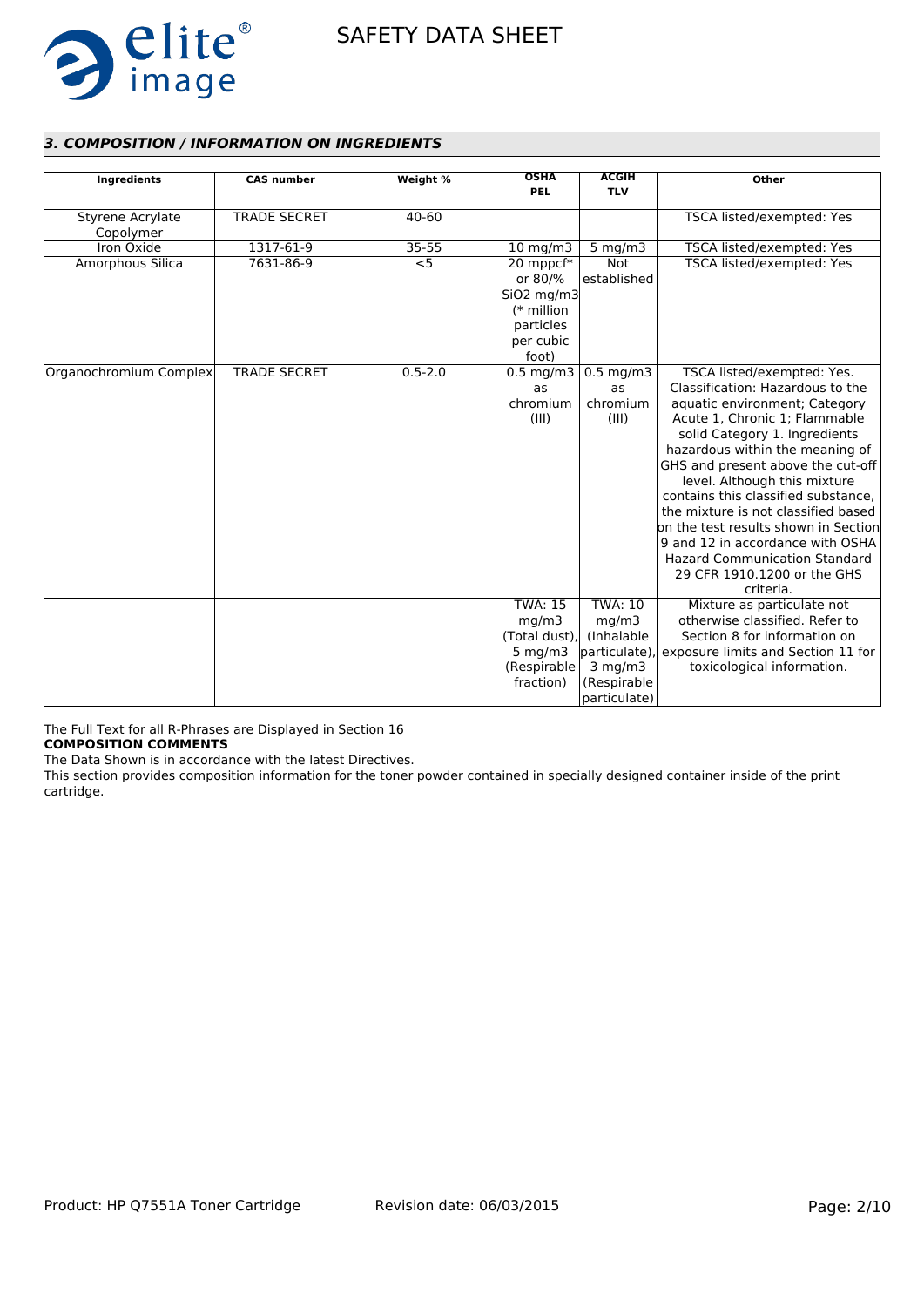

# *4. FIRST-AID MEASURES*

### 4.1 **FIRST AID MEASURES**

# 4.1.1 **FIRST AID INSTRUCTIONS BY RELEVANT ROUTES OF EXPOSURE**

| Inhalation:   | Provide fresh air immediately. If symptoms occur, seek medical advice.                                                                                |
|---------------|-------------------------------------------------------------------------------------------------------------------------------------------------------|
| Eye contact:  | Do not rub eyes. Immediately rinse with plenty of clean running water until particles are washed<br>out. If irritation persists, seek medical advice. |
| Skin contact: | Wash out particles with plenty of water and soap. If irritation develops, seek medical advice.                                                        |
| Ingestion:    | Clean mouth out with water. Drink several glasses of water. If sickness develops, seek medical<br>advice.                                             |

### 4.1.2 **ADDITIONAL FIRST AID INFORMATION**

| Additional first aid information:     | N/A                                                                                                                                                                        |
|---------------------------------------|----------------------------------------------------------------------------------------------------------------------------------------------------------------------------|
| Immediate Medical Attention Required: | Immediate medical attention may be required in the unlikely event of extreme<br>inhalation, eye contact or unusual reaction due to physical idiosyncrasy of the<br>person. |

# 4.2 **SYMPTOMS AND EFFECTS**

| Acute Symptoms from Exposure:   | Eye contact: Irritation may occur by mechanical abrasion. Skin contact: Minimal skin<br>irritation may occur. Inhalation: Slight irritation of respiratory tract may occur with<br>exposure to large amount of toner dust. Ingestion: Ingestion is an unlikely route of<br>entry under normal conditions of use. |
|---------------------------------|------------------------------------------------------------------------------------------------------------------------------------------------------------------------------------------------------------------------------------------------------------------------------------------------------------------|
| Delayed Symptoms from Exposure: | N/A                                                                                                                                                                                                                                                                                                              |

#### 4.3 **IMMEDIATE SPECIAL TREATMENT OR EQUIPMENT REQUIRED**

N/A

# *5. FIRE-FIGHTING MEASURES*

#### 5.1 **EXTINGUISHING MEDIA**

| Recommended Extinguishing Media:    | Water, foam, dry chemical. |
|-------------------------------------|----------------------------|
| Extinguishing Media Not to be Used: | None known.                |

### 5.2 **SPECIAL HAZARD**

Unusual Fire/Explosion Hazards: Toner, like most organic powders, is capable of creating a dust explosion when particles form thick clouds. Carbon monoxide and carbon dioxide are hazardous resulting gases.<br>N/A Extinguishing Media Not to be Used:

# 5.3 **ADVICE FOR FIRE FIGHTERS**

Avoid inhalation of smoke. Wear protective cloting an wear self-contained breathing apparatus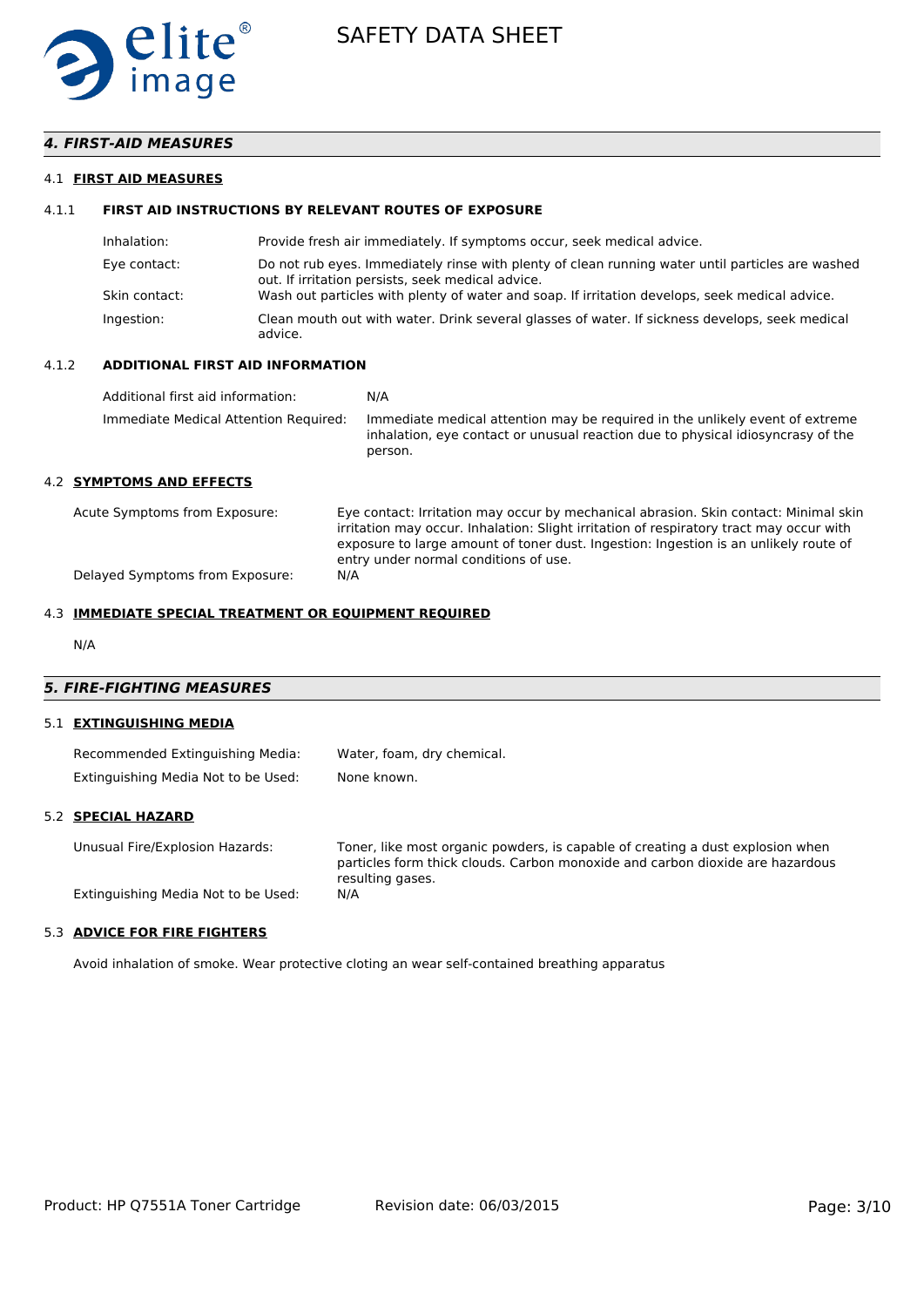

# *6. ACCIDENTAL RELEASE MEASURES*

### 6.1 **PERSONAL PRECAUTIONS, PROTECTIVE EQUIPMENT AND EMERGENCY PROCEDURES**

#### 6.1.1 **PRECAUTIONS FOR NON-EMERGENCY PERSONNEL**

Avoid dust formation. Do not breathe dust.

# 6.1.2 **ADDITIONAL FIRST AID INFORMATION**

N/A

#### 6.1.3 **PERSONAL PROTECTION**

Wear personal protective equipment as described in Section 8.

# 6.2 **ENVIRONMENTAL PRECAUTIONS**

Regulatory Information: Keep product out of sewers and watercourses.

# 6.3 **METHODS AND MATERIAL FOR CONTAINMENT AND CLEANUP**

Spill or Leak Cleanup Procedures: Eliminate sources of ignition and flammables. Shelter the released material (powder) from wind to avoid dust formation and scattering. Vacuum or sweep the material into a sealed container. If a vacuum cleaner is used, it must be dust explosion-proof. Dispose of the material in accordance with Federal/state/local requirements.

# *7. HANDLING AND STORAGE*

# 7.1 **PRECAUTIONS FOR SAFE HANDLING**

Recommendations for Handling: No special precautions when used as intended. Keep containers closed, avoid creating dust. Keep away from ignition sources. Advice on General Hygiene: Never eat, drink or smoke in work areas. Practice good personal hygiene after using this material, especially before eating, drinking, smoking, using the restroom, or applying cosmetics.

# 7.2 **CONDITIONS FOR SAFE STORAGE**

Avoid high temperatures, >100°F/32°C

# 7.3 **SPECIFIC END USES**

Printing devices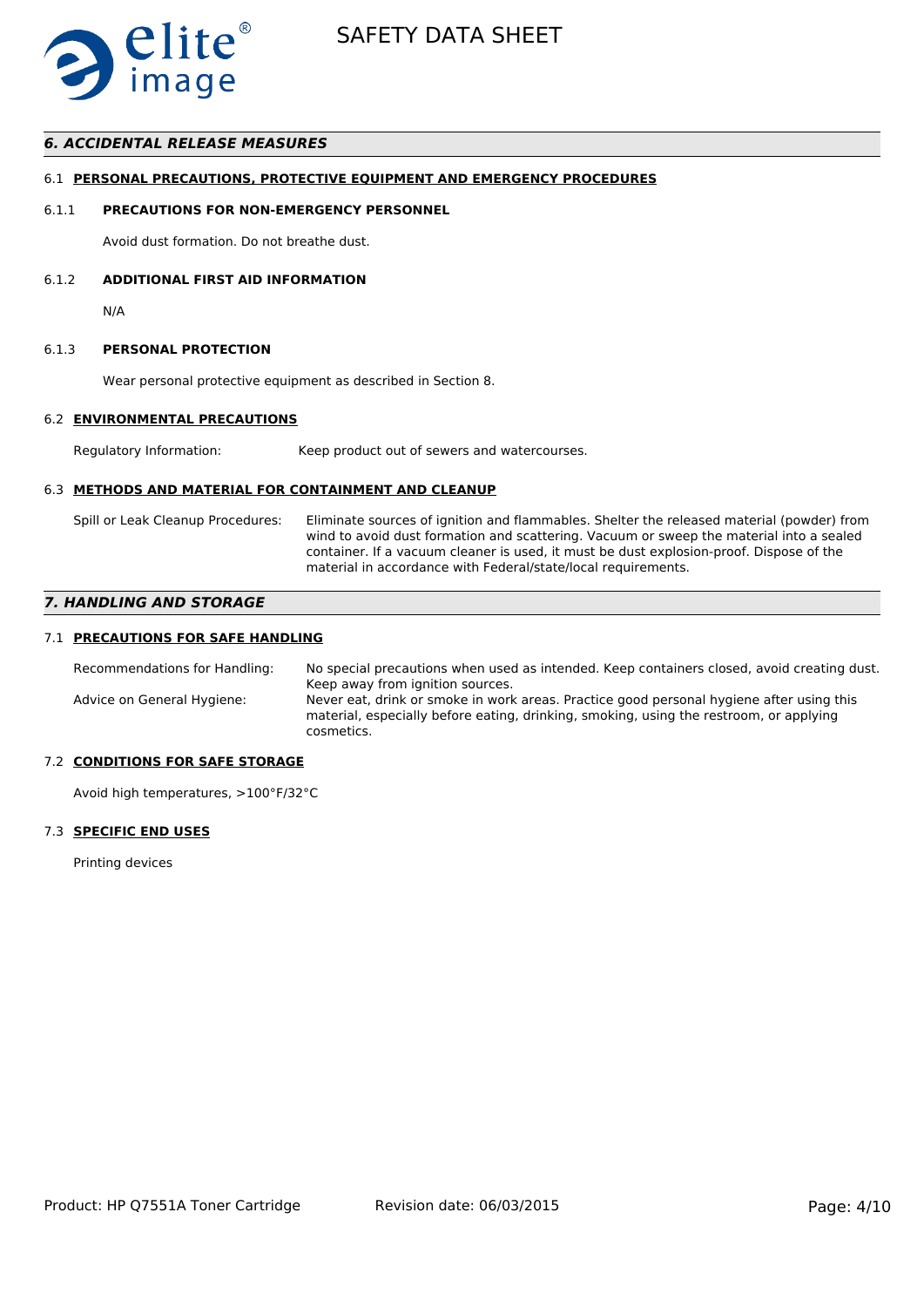

# *8. EXPOSURE CONTROLS/PERSONAL PROTECTION*

#### 8.1 **CONTROL PARAMETERS**

The best protection is to enclose operations and/or provide local exhaust ventilation at the site of chemical release in order to maintain airborne concentrations of the product below OSHA PELs (See Section 3). Local exhaust ventilation is preferred because it prevents contaminant dispersion into the work area by controlling it at its source.

#### 8.2 **EXPOSURE CONTROLS**

### **Respiratory protection:**

IMPROPER USE OF RESPIRATORS IS DANGEROUS. Seek professional advice prior to respirator selection and use. Follow OSHA respirator regulations (29 CFR 1910.134 and 1910.137) and, if necessary, wear a NIOSH approved respirator. Select respirator based on its suitability to provide adequate worker protection for given work conditions, levels of airborne contamination, and sufficient levels of oxygen.

#### **Eye/Face Protection:**

Contact lenses are not eye protective devices. Appropriate eye protection must be worn instead of, or in conjunction with contact lenses.

#### **Hand/Skin Protection:**

For emergency or non-routine operations (cleaning spills, reactor vessels, or storage tanks), wear an SCBA. WARNING! Air purifying respirators do not protect worker in oxygen deficient atmospheres.

#### **Additional Protection:**

N/A

# **Protective Clothing and Equipment:**

Wear chemically protective gloves, boots, aprons, and gauntlets to prevent prolonged or repeated skin contact. Wear splashproof chemical goggles and face shield when working with liquid, unless full face piece respiratory protection is worn.

#### **Safety Stations:**

Make emergency eyewash stations, safety/quick-drench showers, and washing facilities available in work area.

#### **Contaminated Equipment:**

Separate contaminated work clothes from street clothes. Launder before reuse. Remove material from your shoes and clean personal protective equipment. Never take home contaminated clothing.

#### **Comments:**

Never eat, drink or smoke in work areas. Practice good personal hygiene after using this material, especially before eating, drinking, smoking, using the restroom, or applying cosmetics.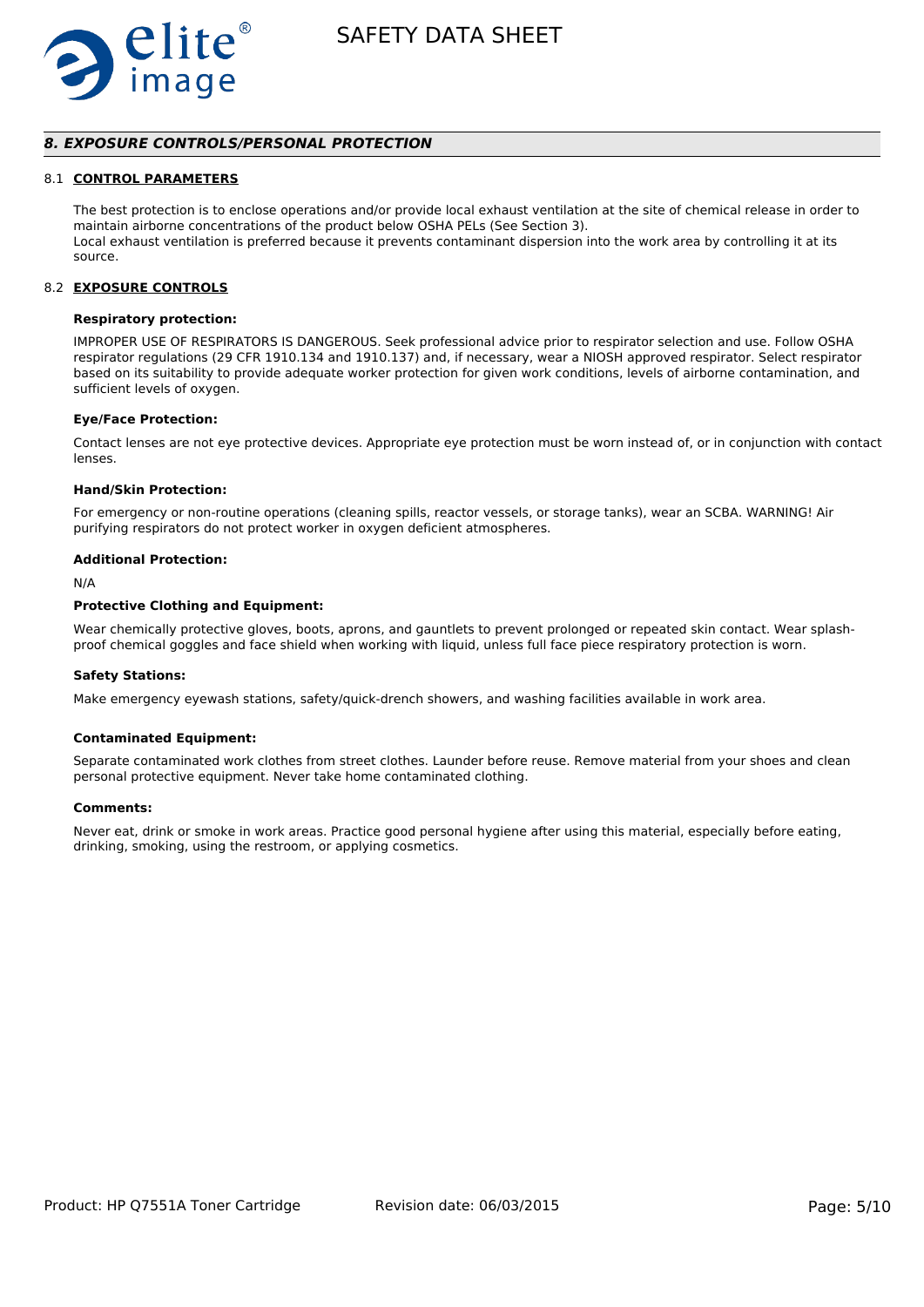

# *9. PHYSICAL AND CHEMICAL PROPERTIES*

# 9.1 **DETAIL INFORMATION**

| Physical state:            | APPEARANCE: Fine black powder. |
|----------------------------|--------------------------------|
| Color:                     | Black                          |
| Odor:                      | None or slight plastic odor    |
| Odor threshold:            | N/A                            |
|                            |                                |
| Boiling point:             | N/A                            |
| Melting point:             | N/A                            |
| Flash point:               | N/A                            |
| <b>Explosion limits:</b>   | N/A                            |
| Relative density:          | $1.5 - 2.5$                    |
| Auto-ignition temperature: | N/A                            |
|                            |                                |

### 9.2 **OTHER INFORMATION**

FLAMMABILITY: Not flammable by burning rate DOT/UN test N.1 (similar product). SOLUBILITY: Negligible in water. Partially soluble in some organic solvents such as Toluene and Tetrahydrofuran.

# *10. CHEMICAL STABILITY AND REACTIVITY*

### 10.1 **Reactivity:**

| <b>Reactivity Hazards:</b><br>Data on Mixture Substances: | None<br>None                                                                                                   |
|-----------------------------------------------------------|----------------------------------------------------------------------------------------------------------------|
| 10.2 Chemical Stability:                                  | The product is stable. Under normal conditions of storage and use, hazardous<br>polymerisation will not occur. |
| 10.3 Hazardous Polymerization:                            | Stable under conditions of normal use.                                                                         |
| 10.4 Conditions to Avoid:                                 | Keep away from heat, flame, sparks and other ignition sources.                                                 |
| 10.5 Incompatible Materials:                              | Strong oxidising materials                                                                                     |
| 10.6 Hazardous Decomposition:                             | Will not occur.                                                                                                |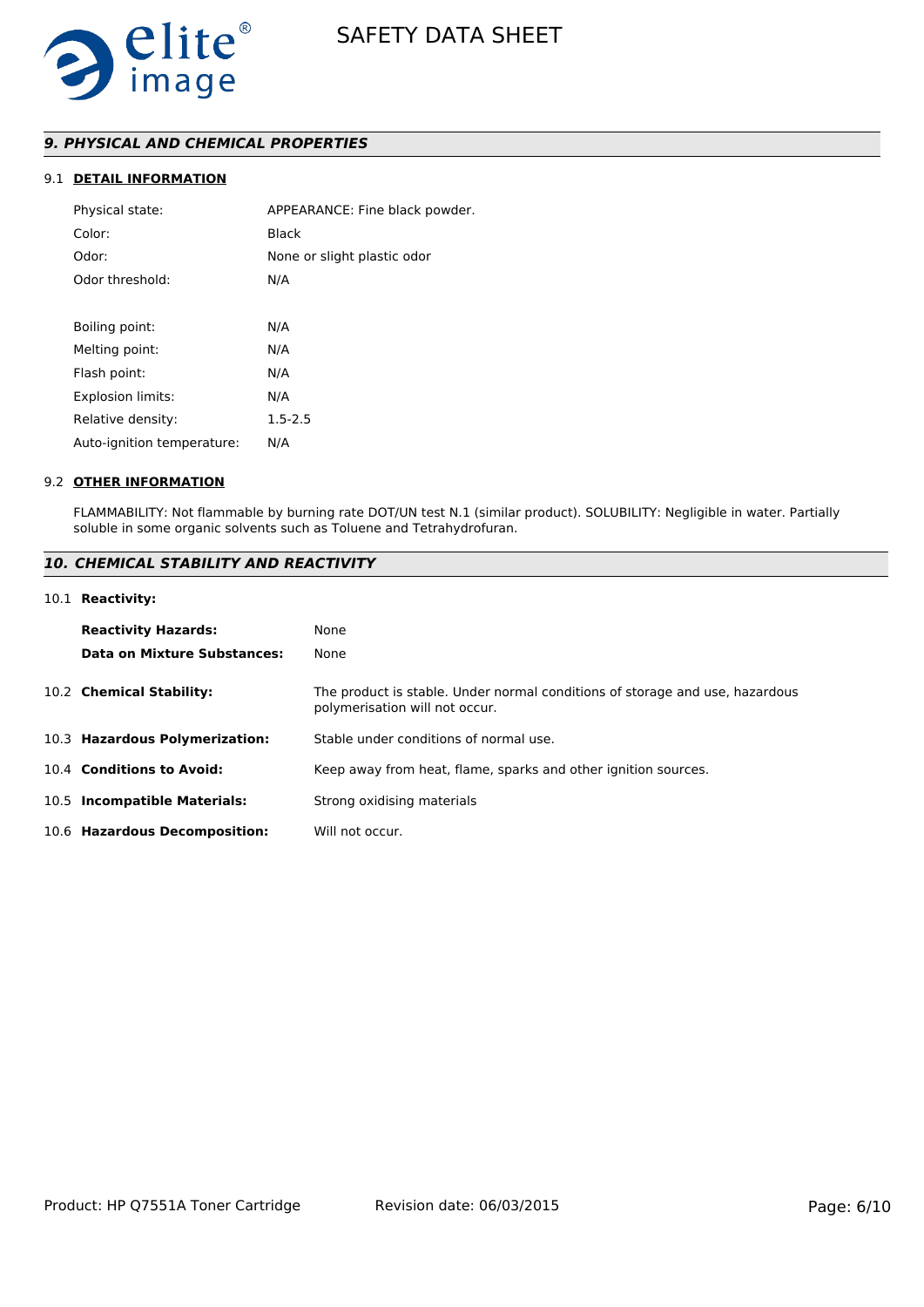

# *11. INFORMATION ON TOXICOLOGICAL EFFECT*

| <b>Mixtures:</b>                   | According to our test results of this or similar mixture, and the information provided by the<br>suppliers about the substances contained in this mixture, seriously damaging effect is not<br>expected when this mixture is treated in accordance with standard industrial practices and<br>Federal/state/local requirements. Refer to Section 2 for potential health effects and Section 4 for                                                                                                                                                                                                                                                                                                                                                                                                                                                                                                                                                                                                                                                                 |
|------------------------------------|------------------------------------------------------------------------------------------------------------------------------------------------------------------------------------------------------------------------------------------------------------------------------------------------------------------------------------------------------------------------------------------------------------------------------------------------------------------------------------------------------------------------------------------------------------------------------------------------------------------------------------------------------------------------------------------------------------------------------------------------------------------------------------------------------------------------------------------------------------------------------------------------------------------------------------------------------------------------------------------------------------------------------------------------------------------|
|                                    | first aid measures.                                                                                                                                                                                                                                                                                                                                                                                                                                                                                                                                                                                                                                                                                                                                                                                                                                                                                                                                                                                                                                              |
| <b>Acute Toxicity:</b>             | Oral: LD50 rat > 2,500 mg/kg (OECD 425) (a similar product)                                                                                                                                                                                                                                                                                                                                                                                                                                                                                                                                                                                                                                                                                                                                                                                                                                                                                                                                                                                                      |
| <b>Skin Corrosion/Irritation:</b>  | N/A                                                                                                                                                                                                                                                                                                                                                                                                                                                                                                                                                                                                                                                                                                                                                                                                                                                                                                                                                                                                                                                              |
| <b>Serious Eye Damage:</b>         | N/A                                                                                                                                                                                                                                                                                                                                                                                                                                                                                                                                                                                                                                                                                                                                                                                                                                                                                                                                                                                                                                                              |
| <b>Inhalation:</b>                 | N/A                                                                                                                                                                                                                                                                                                                                                                                                                                                                                                                                                                                                                                                                                                                                                                                                                                                                                                                                                                                                                                                              |
| <b>Sensitization:</b>              | Respiratory: No test data available. None of the substances in this mixture is classified as a<br>respiratory sensitizer.                                                                                                                                                                                                                                                                                                                                                                                                                                                                                                                                                                                                                                                                                                                                                                                                                                                                                                                                        |
| <b>Mutagenicity:</b>               | Ames test (Salmonella typhimurium, Escherichia coli) negative. (a similar product)                                                                                                                                                                                                                                                                                                                                                                                                                                                                                                                                                                                                                                                                                                                                                                                                                                                                                                                                                                               |
| <b>Carcinogenicity:</b>            | N/A                                                                                                                                                                                                                                                                                                                                                                                                                                                                                                                                                                                                                                                                                                                                                                                                                                                                                                                                                                                                                                                              |
| <b>Reproductive Toxicity:</b>      | No test data available. None of the substances in this mixture is classified for reproductive toxicity.                                                                                                                                                                                                                                                                                                                                                                                                                                                                                                                                                                                                                                                                                                                                                                                                                                                                                                                                                          |
| <b>STOT - Single Exposure:</b>     | N/A                                                                                                                                                                                                                                                                                                                                                                                                                                                                                                                                                                                                                                                                                                                                                                                                                                                                                                                                                                                                                                                              |
| <b>STOT - Multiple Exposure:</b>   | No test data available. Inhalation tests of a toner for two years showed no significant                                                                                                                                                                                                                                                                                                                                                                                                                                                                                                                                                                                                                                                                                                                                                                                                                                                                                                                                                                          |
|                                    | carcinogenicity. (Reference 1 - Test Data) In rats, chronic exposure to toner concentrations 4<br>mg/m3 and over lead to an accumulation of particles in the lung as well as to persistent<br>inflammatory processes and slight to moderate fibrotic changes in the lungs of rats. In hamsters,<br>these effects were only observed at significantly higher concentrations ( $>$ 20 mg/m3). The particle<br>accumulation in the lung tissue of the experimental animals is attributed to a damage and<br>overload of the lung clearance mechanisms and is called "lung overloading". This is not an effect<br>specific to toner dust but is generally observed when high concentrations of other, slightly soluble<br>dusts are inhaled. The lowest-observable-effect-level (LOEL) was 4 mg/m3 and the no-observable-<br>effect-level (NOEL) was 1 mg/m3 in rats. The NOEL was greater than 6 mg/m3 in hamsters.<br>(Reference 2 - Test Data) Toner concentration under the normal use of this product is estimated to<br>be less than 1 mg/m3.                  |
| Ingestion:                         | N/A                                                                                                                                                                                                                                                                                                                                                                                                                                                                                                                                                                                                                                                                                                                                                                                                                                                                                                                                                                                                                                                              |
| <b>Hazard Class Information:</b>   | N/A                                                                                                                                                                                                                                                                                                                                                                                                                                                                                                                                                                                                                                                                                                                                                                                                                                                                                                                                                                                                                                                              |
| <b>Mixture on Market Data:</b>     | N/A                                                                                                                                                                                                                                                                                                                                                                                                                                                                                                                                                                                                                                                                                                                                                                                                                                                                                                                                                                                                                                                              |
| Symptoms:                          | N/A                                                                                                                                                                                                                                                                                                                                                                                                                                                                                                                                                                                                                                                                                                                                                                                                                                                                                                                                                                                                                                                              |
| Delayed/Immediate Effects: N/A     |                                                                                                                                                                                                                                                                                                                                                                                                                                                                                                                                                                                                                                                                                                                                                                                                                                                                                                                                                                                                                                                                  |
| <b>Test Data on Mixture:</b>       | (Reference 1) "Negative Effect of Long-term Inhalation of Toner on Formation of<br>8-Hydroxydeoxyguanosine in DNA in the Lungs of Rats in Vivo", Yasuo Morimoto, et. Al., Inhalation<br>Toxicology, Vol. 17 (13) p.749-753 (2005). (Reference 2) Studies by Muhle, Bellmann,<br>Creutzenberg et al. "Lung clearance and retention of toner, utilizing a tracer technique during<br>chronic inhalation exposure in rats." Fundam. Appl. Toxicol 17 (1991) p.300-313. "Lung clearance<br>and retention of toner, TiO2, and crystalline Silica, utilizing a tracer technique during chronic<br>inhalation exposure in Syrian golden hamsters." Inhal. Toxicol. 10 (1998) p.731-751. "Subchronic<br>inhalation study of toner in rats." Inhal. Toxicol. 2 (1990) p.341-360. "Pulmonary response to toner<br>upon chronic inhalation exposure in rats." Fundam. Appl. Toxicol. 17 (1991) p.280-299.<br>"Pulmonary response to toner, TiO2 and crystalline Silica upon chronic inhalation exposure in<br>Syrian golden hamsters." Inhal. Toxicol. 10 (1998) p.699-729. |
| <b>Not Meeting Classification:</b> | N/A                                                                                                                                                                                                                                                                                                                                                                                                                                                                                                                                                                                                                                                                                                                                                                                                                                                                                                                                                                                                                                                              |
| <b>Routes of Exposure:</b>         | N/A                                                                                                                                                                                                                                                                                                                                                                                                                                                                                                                                                                                                                                                                                                                                                                                                                                                                                                                                                                                                                                                              |
| <b>Interactive Effects:</b>        | N/A                                                                                                                                                                                                                                                                                                                                                                                                                                                                                                                                                                                                                                                                                                                                                                                                                                                                                                                                                                                                                                                              |
| <b>Absence of Specific Data:</b>   | N/A                                                                                                                                                                                                                                                                                                                                                                                                                                                                                                                                                                                                                                                                                                                                                                                                                                                                                                                                                                                                                                                              |
| Mixture vs Substance Data: N/A     |                                                                                                                                                                                                                                                                                                                                                                                                                                                                                                                                                                                                                                                                                                                                                                                                                                                                                                                                                                                                                                                                  |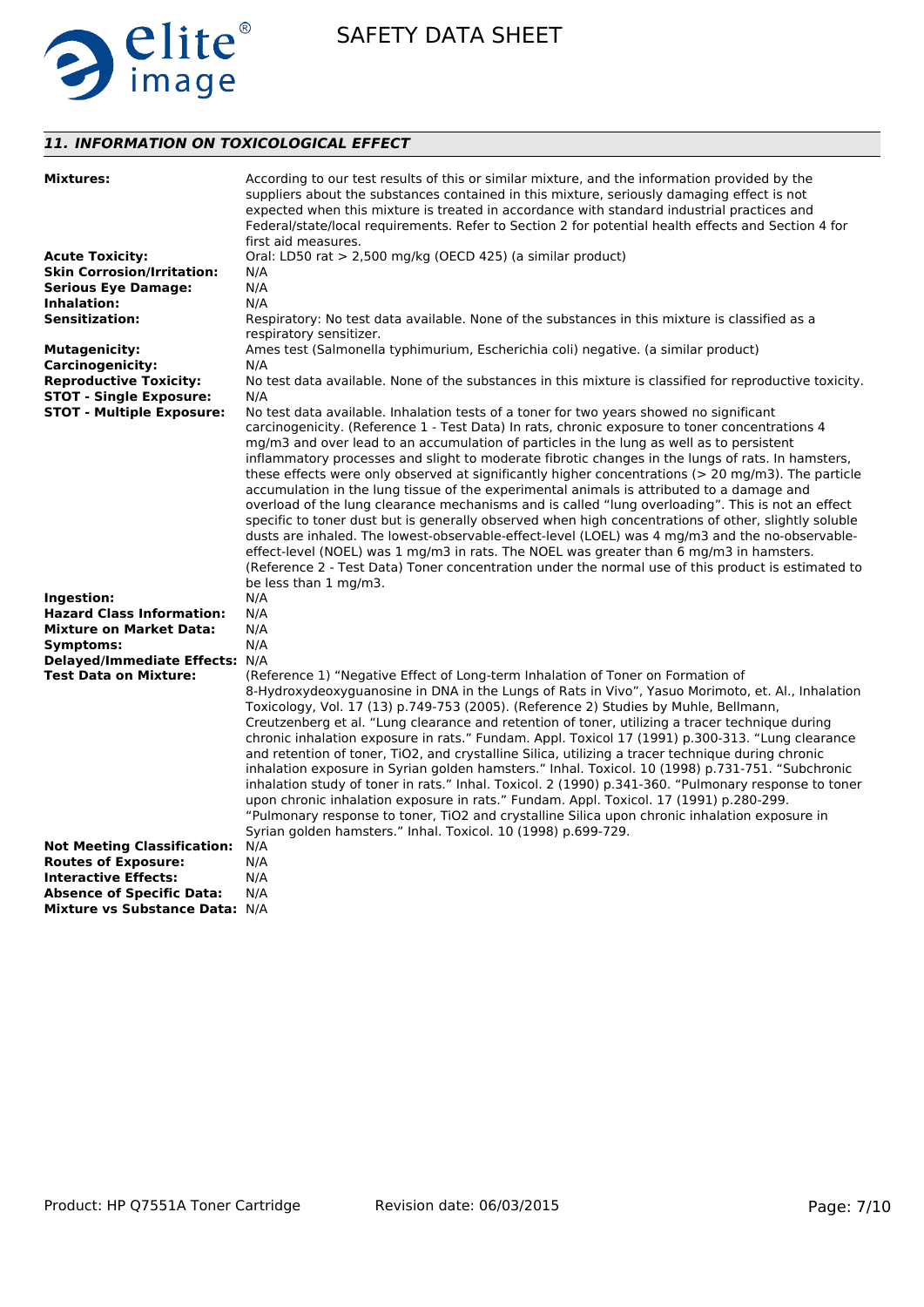

# *12. ECOLOGICAL INFORMATION*

| 12.1 <b>Eco toxicity:</b>           | According to our test results of this or similar mixture, and the information provided by the<br>suppliers about the substances contained in this mixture, this mixture is not expected to be<br>harmful to ecology. Acute toxicity to aguatic organisms (a similar product): 72-hour IC50 (for<br>algae, Pseudokirchneriella subcapitata, OECD 201) $> 1,000$ mg/L, NOEL 1,000 mg/L; 48-hour<br>EC50 (for Daphnia magna, OECD 202) $> 1,000$ mg/L, NOEC 1,000 mg/L; 96-hour LC50 (for fish,<br>Rainbow trout, OECD 203) $> 1,000$ mg/L, NOEC 1,000 mg/L. |  |
|-------------------------------------|-----------------------------------------------------------------------------------------------------------------------------------------------------------------------------------------------------------------------------------------------------------------------------------------------------------------------------------------------------------------------------------------------------------------------------------------------------------------------------------------------------------------------------------------------------------|--|
| 12.2 Degradability:                 | N/A                                                                                                                                                                                                                                                                                                                                                                                                                                                                                                                                                       |  |
| 12.3 Bioaccumulation Potential: N/A |                                                                                                                                                                                                                                                                                                                                                                                                                                                                                                                                                           |  |
| 12.4 Mobility in Soil:              | N/A                                                                                                                                                                                                                                                                                                                                                                                                                                                                                                                                                       |  |
| 12.5 PBT & vPvB Assessment:         | N/A                                                                                                                                                                                                                                                                                                                                                                                                                                                                                                                                                       |  |
| 12.6 Other Adverse Effects:         | None known.                                                                                                                                                                                                                                                                                                                                                                                                                                                                                                                                               |  |
| <b>13. DISPOSAL CONSIDERATIONS</b>  |                                                                                                                                                                                                                                                                                                                                                                                                                                                                                                                                                           |  |

# **Disposal Information:**

 Dispose as a solid waste in accordance with local authority regulations. Empty container retains product residue.

# **Physical/Chemical Properties that affect Treatment:**

Symbol: This product is not classified as dangerous

Risk Phrases: This product is not classified according to the federal, state and local environmental regulations.

# **Waste Treatment Information:**

Do not shred toner cartridge, unless dust-explosion prevention measures are taken. Finely dispersed particles may form explosive mixtures in air. Dispose of in compliance with federal, state, and local regulations.

# **Personal Protection Required:**

N/A

| <b>14. TRANSPORT INFORMATION</b> |                                                                                                                                             |  |
|----------------------------------|---------------------------------------------------------------------------------------------------------------------------------------------|--|
| $14.1$ ID Number:                | None. Not a regulated material under the United States DOT, IMDG, ADR, RID, or ICAO/IATA.                                                   |  |
| 14.2 Shipping Name:              | None. Not a regulated material under the United States DOT, IMDG, ADR, RID, or ICAO/IATA.                                                   |  |
| 14.3 Hazard Class:               | None. Not a regulated material under the United States DOT, IMDG, ADR, RID, or ICAO/IATA.                                                   |  |
| 14.4 Packing Group:              | N/A                                                                                                                                         |  |
| 14.5 Environmental Hazards:      | Not a marine pollutant according to the IMDG Code. Not environmentally hazardous according<br>to the UN Model Regulations, ADR, RID or ADN. |  |
| 14.6 User Precautions:           | Do not open or break a container during transportation unless absolutely needed.                                                            |  |
| 14.7 Bulk Transport:             | N/A                                                                                                                                         |  |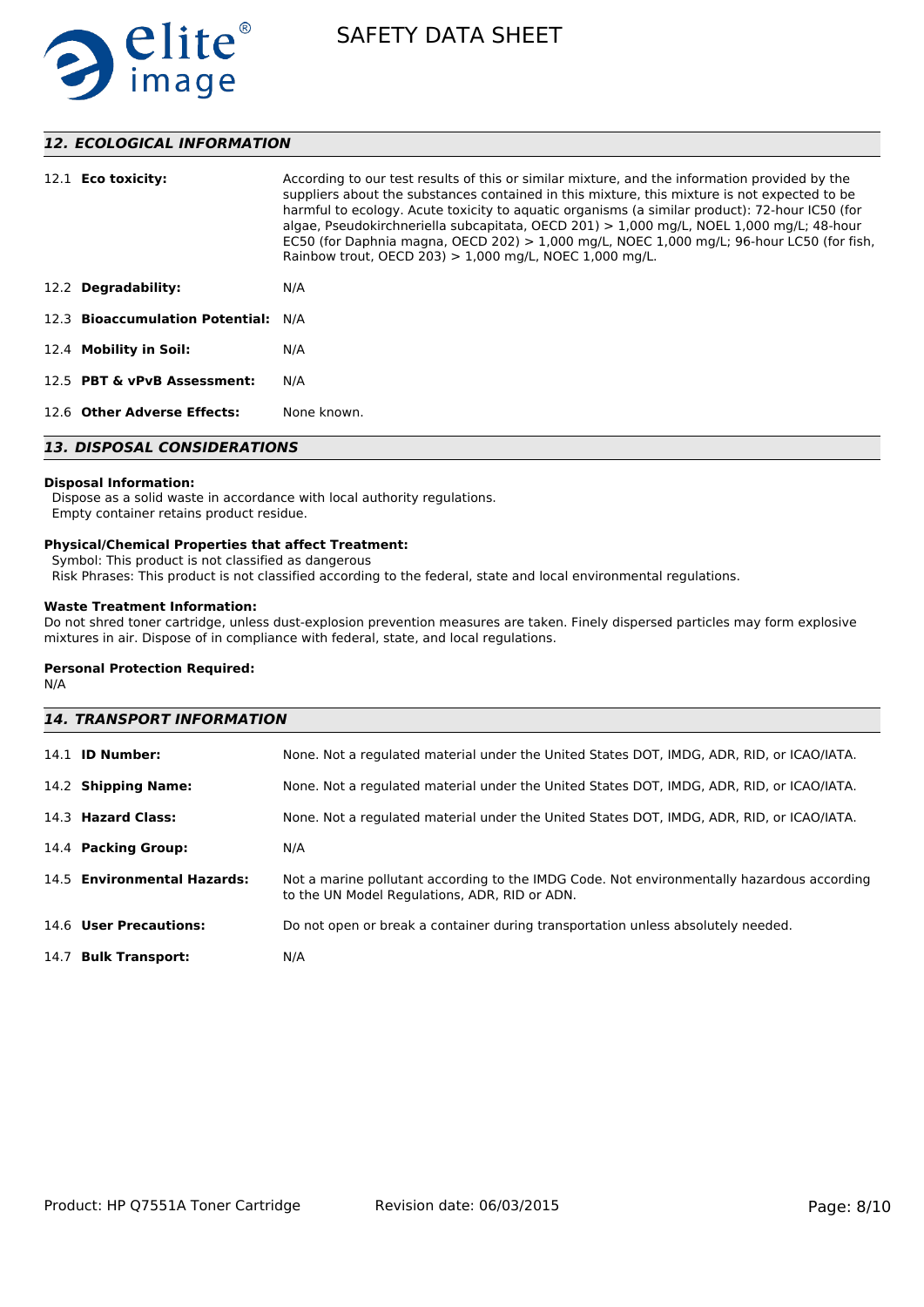

# *15. REGULATORY INFORMATION*

| 15.1 Regulatory Information: | TSCA: All the substances in this mixture are listed or exempted in accordance with TSCA. |
|------------------------------|------------------------------------------------------------------------------------------|
|------------------------------|------------------------------------------------------------------------------------------|

**EPA Regulatory Information:** N/A

**CERCLA Reportable Quantity:** Not applicable to this mixture.

#### 15.2 **Superfund Information:**

**Hazard Categories:**

**Immediate:** N/A

**Delayed:** N/A

**Fire:** N/A

**Pressure:** N/A

**Reactivity:** N/A

**Section 302 - Extremely Hazardous:** Not applicable to this mixture.

**Section 311 - Hazardous:** Immediate health hazard: No (All the ingredients of this product are bound within the mixture.) Chronic health hazard: No (All the ingredients of this product are bound within the mixture.) Sudden release of pressure hazard: No. Reactive hazard: No.

| 15.3 State Regulations:            | California Proposition 65 (Safe Drinking Water and Toxic Enforcement Act of 1986): This<br>product does not contain any chemicals listed by the State of California.                                                                                                                                    |
|------------------------------------|---------------------------------------------------------------------------------------------------------------------------------------------------------------------------------------------------------------------------------------------------------------------------------------------------------|
| 15.4 Other Regulatory Information: | SARA Title III (EPCRA) Section 313 (40 CFR 372): Organochromium Complex as a<br>Chromium Compound (N090). This mixture complies with the requirements of the RoHS<br>Directive 2011/65/EU and its amendment directives. Please refer to any other<br>Federal/state/local measures that may be relevant. |
| <b>16. OTHER INFORMATION</b>       |                                                                                                                                                                                                                                                                                                         |

| <b>General Comments:</b>          | This information is based on our current knowledge. It should not therefore be construed as<br>quaranteeing specific properties of the products as described or their suitability for a particular<br>application |
|-----------------------------------|-------------------------------------------------------------------------------------------------------------------------------------------------------------------------------------------------------------------|
| <b>Creation Date of this SDS:</b> | 09/22/2015                                                                                                                                                                                                        |